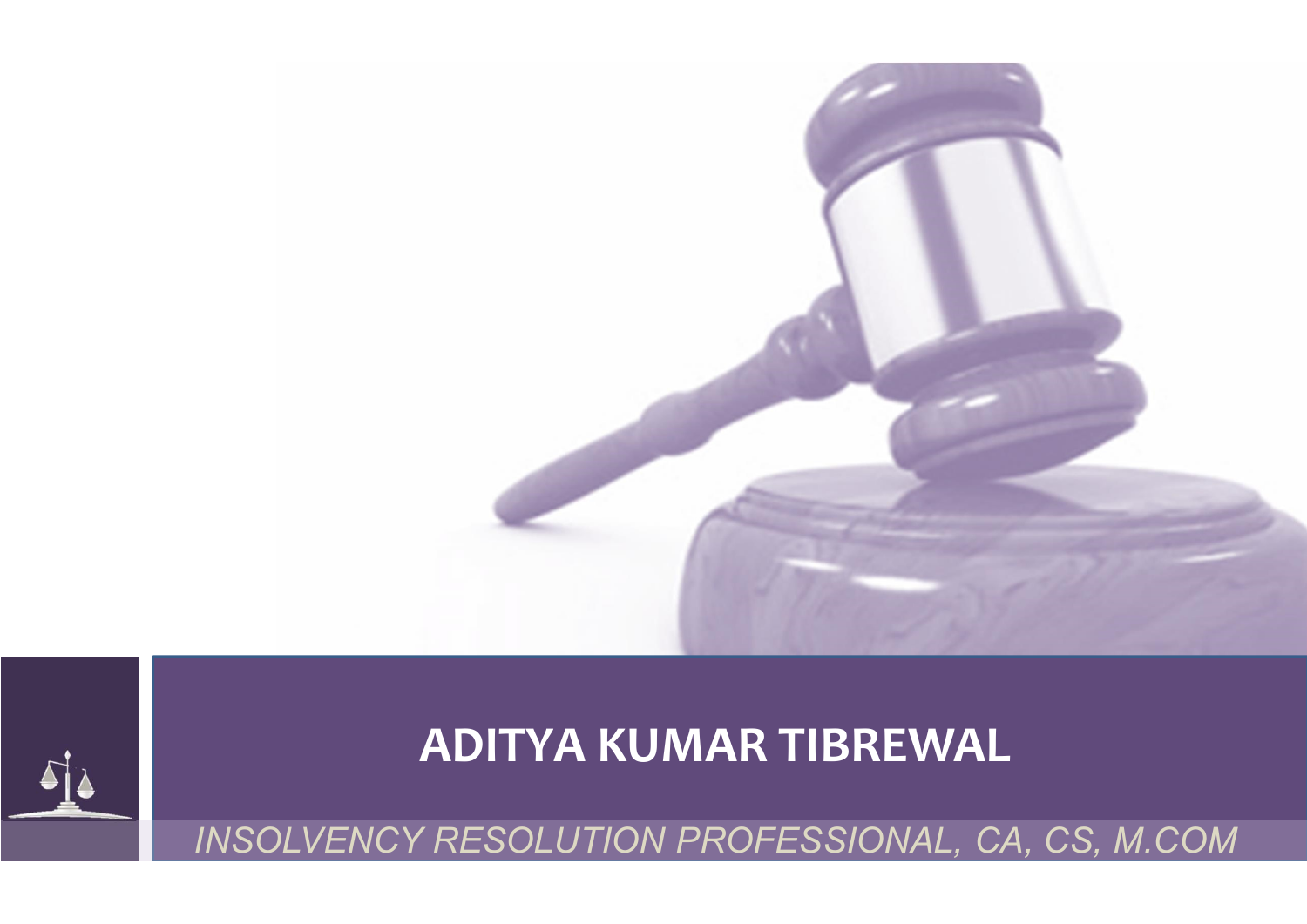## EXPERIENCES:

EXPERIENCES:<br>I have more than 17 years of experience in the field of taxation, corporate laws, labour laws, arbitration, FEMA, BIFR etc.<br>My assignments include Corporate & strategic debt structuring, Amalgamations / Liquid EXPERIENCES:<br>
I have more than 17 years of experience in the field of taxation, corporate laws, labour laws, arbitration, FEMA, BIFR etc.<br>
My assignments include Corporate & strategic debt structuring, Amalgamations / Liqu EXPERIENCES:<br>
I have more than 17 years of experience in the field of taxation, corporate laws, labour laws, arbitration, FEMA, BIFR etc.<br>
My assignments include Corporate & strategic debt structuring, Amalgamations / Liqu **EXPERIENCES:**<br>I have more than 17 years of experience in the field of taxation, corporate laws, labour laws, arbitration<br>My assignments include Corporate & strategic debt structuring, Amalgamations / Liquid<br>implementation EXPERIENCES:<br>
I have more than 17 years of experience in the field of taxation, corporate laws, labour laws, arbitration, FEMA, BIFR etc.<br>
My assignments include Corporate & strategic debt structuring, Amalgamations / Liqu EXPERIENCES:<br>
I have more than 17 years of experience in the field of taxation, corporate laws, labour laws, arbitration, FEMA, BIFF<br>
My assignments include Corporate & strategic debt structuring, Amalgamations / Liquidati

re in looking after<br>
nave worked for<br>
gotiating with the<br>
companies for its<br>
turing of Iron and<br>
t with managerial<br>
t with managerial<br>
omplying different<br>
corporate debtor<br>
Aditya Kumar Tibrewal (IRP)<br>
Aditya Kumar Tibrewa rst-hand exposure in looking after<br>
I from Red. I have worked for<br>
rce of funds, negotiating with the<br>
d demerger of companies for its<br>
ustries, Manufacturing of Iron and<br>
ade me efficient with managerial<br>
ring units and c EXPERIENCES:<br>
I have more than 17 years of experience in the field of taxation, corporate laws, labour laws, arbitration, FEMA, BIFR etc.<br>
My assignments include Corporate & strategic debt structuring, Amalgamations / Liqu EXPERIENCES:<br>
I have more than 17 years of experience in the field of taxation, corporate laws, labour laws, arbitration, FEMA, BIFR etc.<br>
My assignments include Corporate & strategic debt structuring, Amalgamations / Liqu EXPERIENCES:<br>
I have more than 17 years of experience in the field of taxation, corporate laws, labour laws, arbitration, FEMA, BIFR etc.<br>
My assignments include Corporate & strategic debt structuring, Amalgamations / Liqu EXPERIENCES:<br>
I have more than 17 years of experience in the field of taxation, corporate laws, labour laws, arbitration, FEMA, BIFR etc.<br>
My assignments include Corporate & strategic debt structuring, Amalgamations / Liqu I have more than 17 years of experience in the field of taxation, corporate laws, labour laws, arbitration, FEMA, BIFR etc.<br>My assignments include Corporate & strategic debt structuring, Amalgamations / Liquidations, draft betterment. My assignments michled compares a strategic dent structuring, Almalgamations / Liquidations, trart and<br>implementation of scheme of arrangement, winding of companies, BIFR restructuring under SICA, planning and<br>implementati implementation or scineme or arrangement, winding or companies, birk restructuring under sick, planting and<br>implementation of rehabilitation of corporates, etc.<br>
I have worked with the team of Indcap Advisors Pvt Ltd for A It have worked with the team of Indcap Advisors Pvt Ltd **for Assam Company India Limited, Oil and Gas division,** on an assignment including financial valuations as well as commercial diligence.<br>
It have exposure of working Flave worked with the team of intotaly Australians as well as commercial diligence.<br>
I have exposure of working with companies established outside India giving me exposure in international taxation, foreign funding, and in assignment including inflancial valuations as well as commercial dingelice.<br>
I have exposure of working with companies established outside India giving me exposure in international taxation,<br>
foreign funding, and investmen It have exposure of working with companies established outside India giving me exposure in international taxation, foreign funding, and investments in different market world-wide. **I also have a good first-hand exposure in**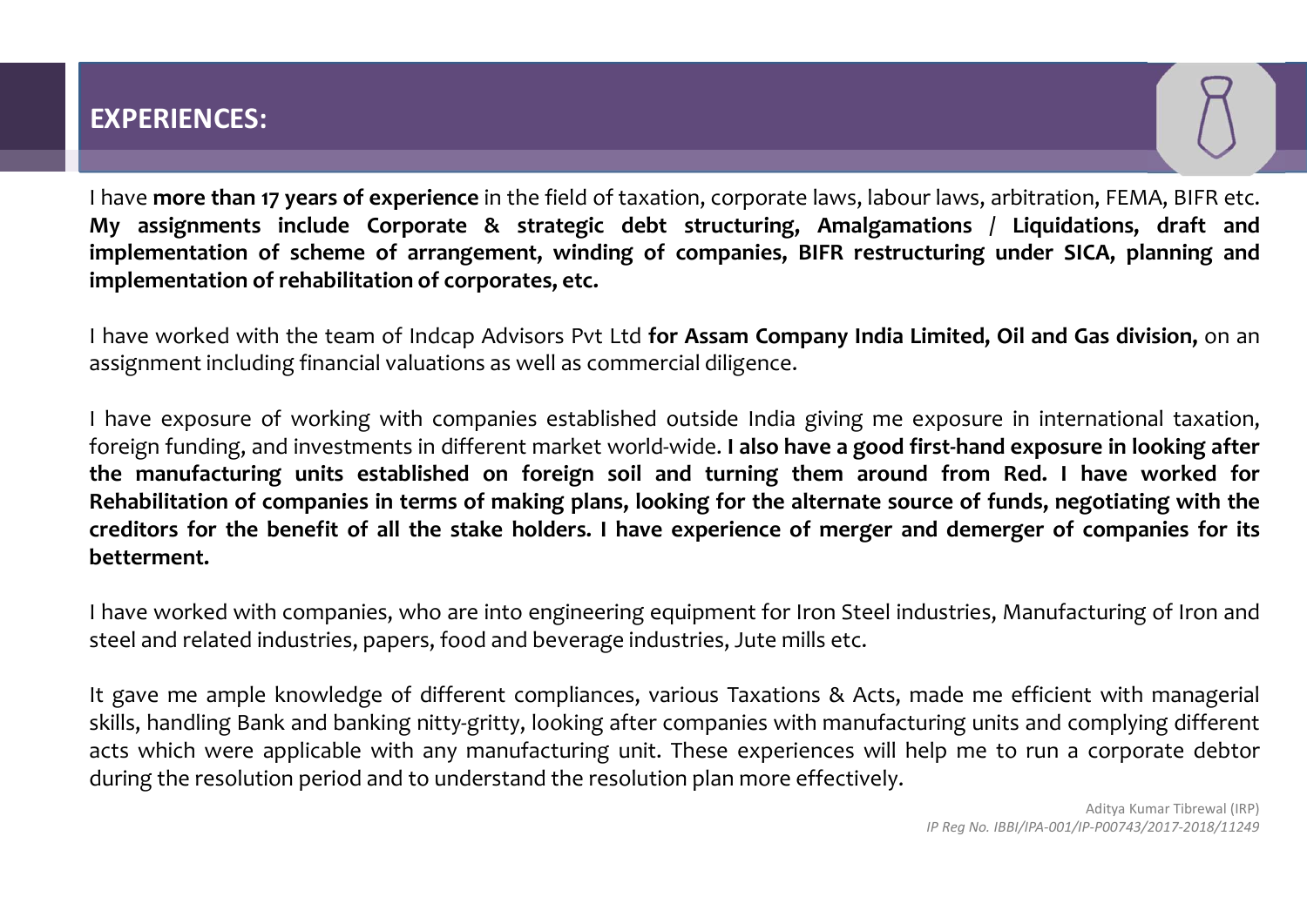

I am one of the director of the Insolvency Professional Entity - KLASS<br>Insolvency Resolution Professionals Pvt Ltd. I am one of the director of the Insolvency Professional Entity - KLASS<br>Insolvency Resolution Professionals Pvt Ltd.<br>• The entity has ten Insolvency Professional members, with offices in multiple<br>cities and having a good in am one of the director of the Insolvency Professional<br> **SOIVENCY Resolution Professionals Pvt Ltd**<br>
The entity has ten Insolvency Professional members, with<br>
cities and having a good infrastructure.<br>
The team of Entity has

- 
- Frame of the director of the Insolvency Professional Entity KLASS<br>
Insolvency Resolution Professionals Pvt Ltd.<br>
 The entity has ten Insolvency Professional members, with offices in multiple<br>
 The team of Entity has Ex am one of the director of the Insolvency Professional Entity – KLASS<br> **ISOIVENCY ReSolution Professionals Pvt Ltd.**<br>
The entity has ten Insolvency Professional members, with offices in multiple<br>
cities and having a good in am one of the director of the Insolvency Professional Entity – KLASS<br> **ISOIVENCY ReSolution Professionals Pvt Ltd.**<br>
The entity has ten Insolvency Professional members, with offices in multiple<br>
cities and having a good in Metaliks, Oris and Manganese & Mineralis, Original and Manganese and having a good infrastructure.<br>The entity has ten Insolvency Professional members, with offices in multiple<br>cities and having a good infrastructure.<br>The t • The entity has ten Insolvency Professional members, with offices in multiple cities and having a good infrastructure.<br>• The team of Entity has Exposure of many CIRP process which is either undergoing or is completed, in **h is either<br>Exposure is<br>It, Adhunik<br>Aditya Kumar Tibrewal (IRP)<br>Aditya Kumar Tibrewal (IRP) OCESS which is either<br>Ethe debt exposure is<br>Se Power.<br>Into Liquidation post<br>IP Reg No. IBBI/IPA-001/IP-P00743/2017-2018/11249<br>IP Reg No. IBBI/IPA-001/IP-P00743/2017-2018/11249**
- CIRP.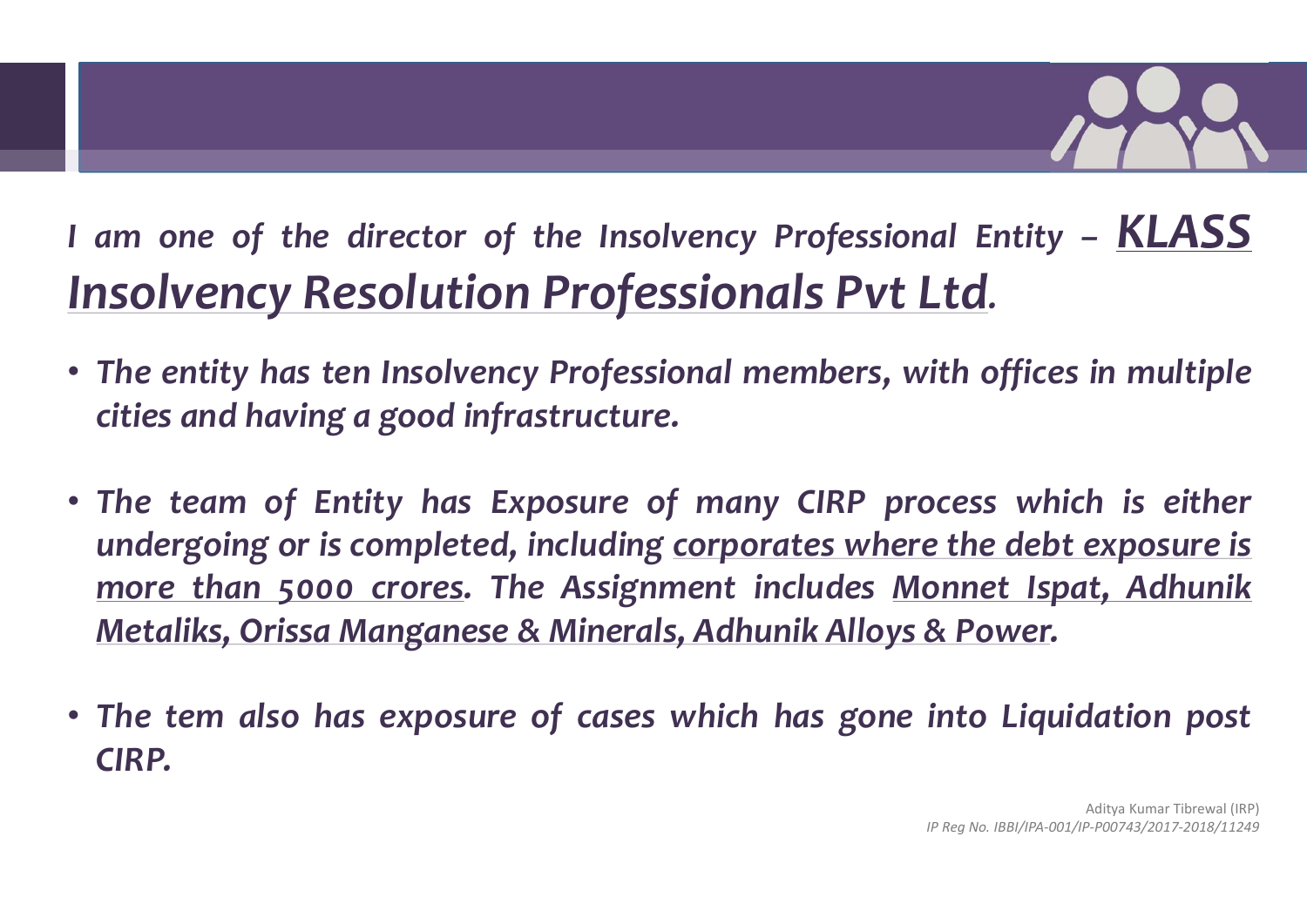

EMPANELMENT AS IP / LIQUIDATOR<br>
I am Empaneled as Insolvency Professional / Liquidator with the following Banks,<br>
Institutions:<br>
• State Bank of India Institutions: EMPANELMENT AS IP / LIQUIDATOR<br>
1 am Empaneled as Insolvency Professional / Liqui<br>
Institutions:<br>• State Bank of India<br>• Bank of India<br>• UCO bank<br>• India Overseas Bank EMPANELMENT AS IP / LIQUIDATOR<br>
1 am Empaneled as Insolvency Professional /<br>
Institutions:<br>
• State Bank of India<br>
• Bank of India<br>
• UCO bank<br>
• India Overseas Bank<br>
• IBBI EMPANELMENT AS IP / LIQUIDATOR<br>
1 am Empaneled as Insolvency Professiona<br>
Institutions:<br>
• State Bank of India<br>
• Bank of India<br>
• UCO bank<br>
• India Overseas Bank<br>
• IBBI<br>
• Axis Bank EMPANELMENT AS IP / LIQUIDATOR<br>
1 am Empaneled as Insolvency Professional / Liquid<br>
Institutions:<br>
• State Bank of India<br>
• Bank of India<br>
• UCO bank<br>
• India Overseas Bank<br>
• IBBI<br>
• Axis Bank **1 am Empaneled as Insolvency Professiona**<br> **1 state Bank of India<br>
• State Bank of India<br>
• Bank of India<br>
• India Overseas Bank<br>
• IBBI<br>
• Axis Bank<br>
• Current Assignment of RP in hand:** Institutions:<br>• State Bank of India<br>• Bank of India<br>• UCO bank<br>• India Overseas Bank<br>• Ris Bank<br>• Axis Bank<br>• CNN Minerals (P) Ltd

- 
- 
- 
- 
- IBBI
- 

• State Bank of India<br>• Bank of India<br>• UCO bank<br>• India Overseas Bank<br>• IBBI<br>• Axis Bank<br>• CNN Minerals (P) Ltd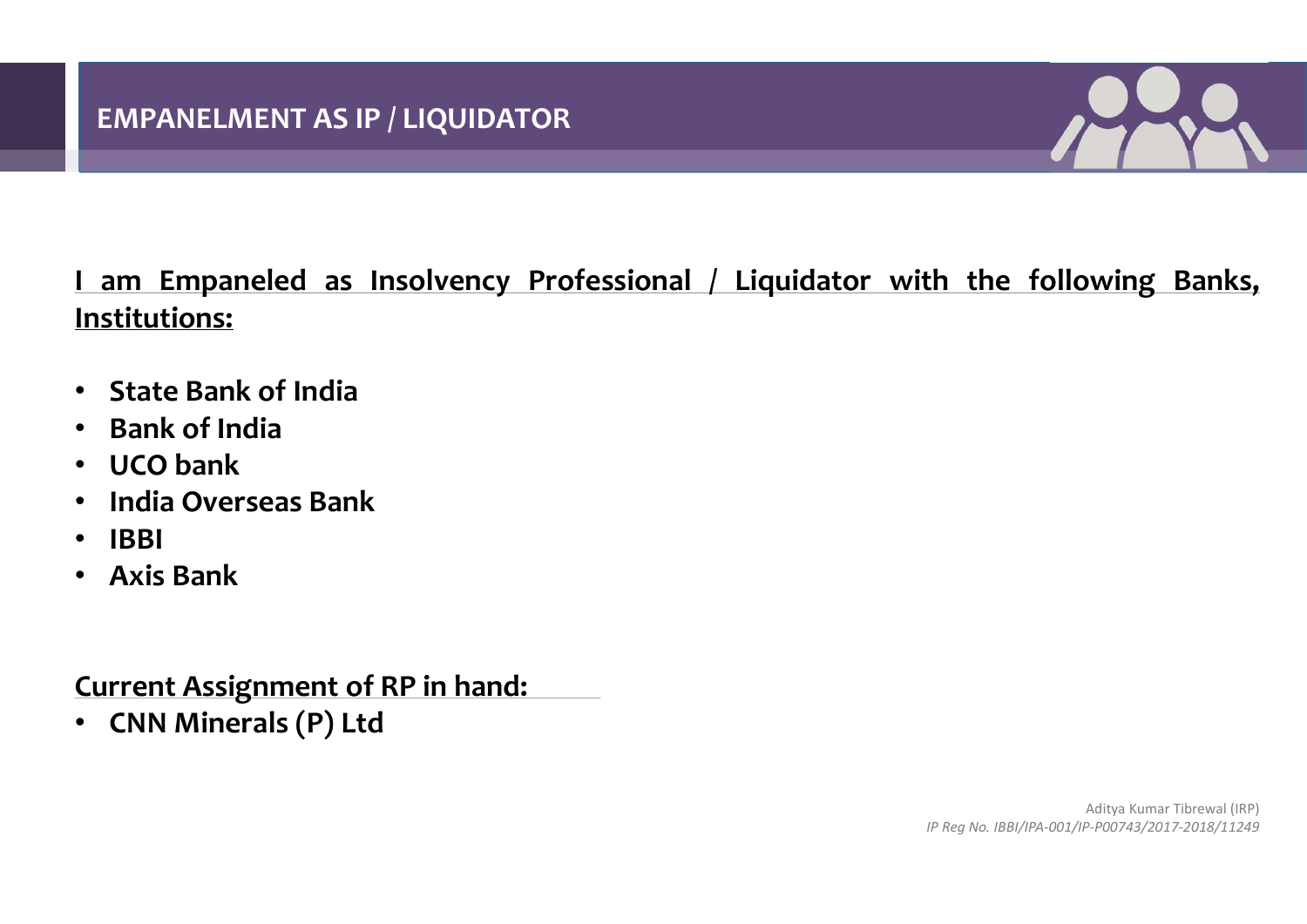

# EXPERIENCES:<br>Areas of Experience & Expertise<br>• IBBI cases in NCLT on behalf of Financial / Operation Creditors<br>• Mergers, Demerger & Acquisitions of Companies

- **IBBI cases in NCLT on behalf of Financial / Operation Creditors**
- **EXPLORERGIST Mergers, Demerger & Acquisitions of Companies**
- **BIFR**
- Restructure & Revival of Cos
- Audits including Bank Audits, stock audits, system audits, etc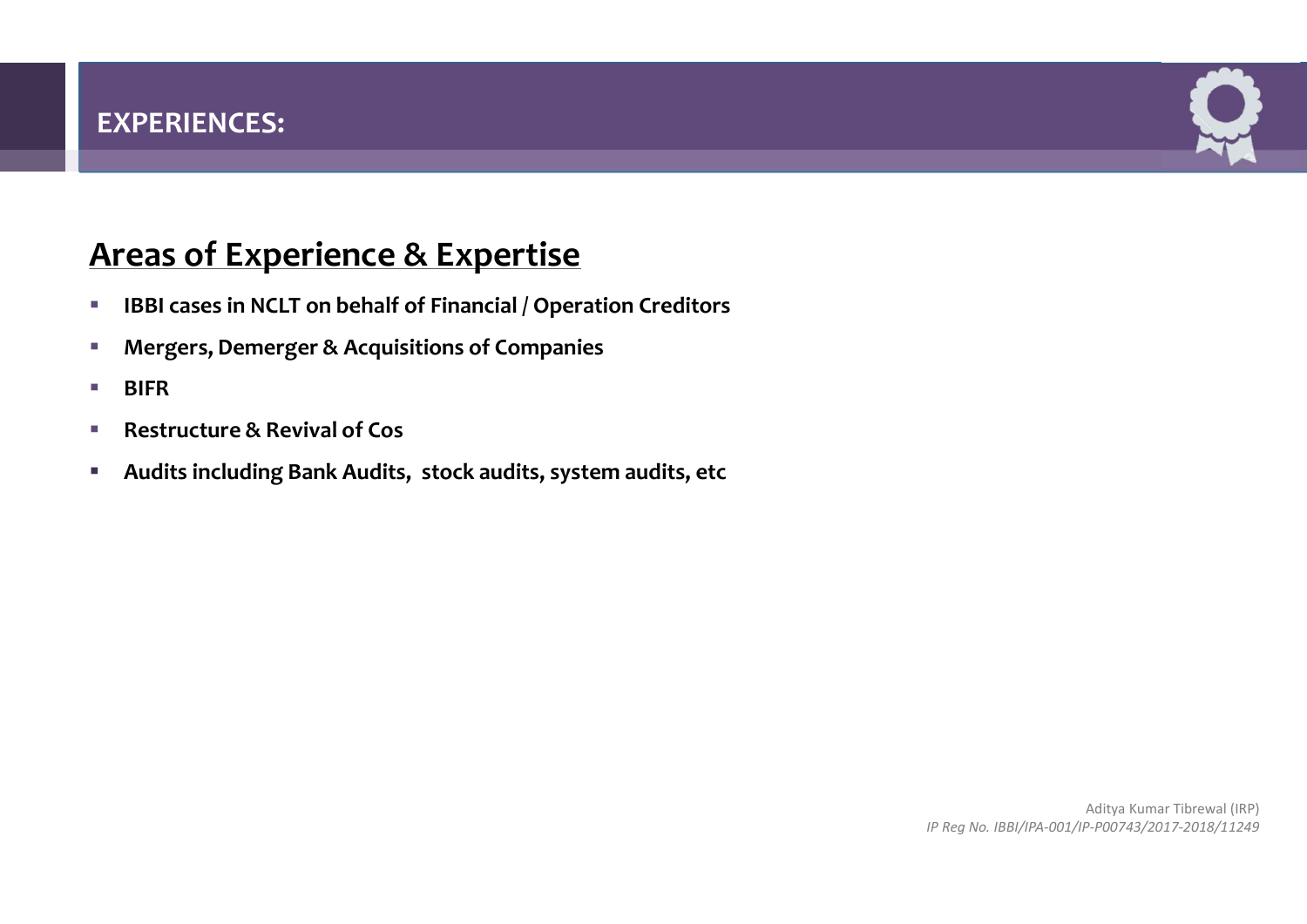

EXPERIENCE IN RESTRUCTURING OF COMPANIES:<br>
MERGERS, DEMERGER & ACQUISITIONS:<br>
(b) Demerger of Bazar Retail Ltd – I was instrumental in demerger of the larges<br>
(with the turnover of around 500 crores, and share capital of 9 EXPERIENCE IN RESTRUCTURING OF COMPANIES:<br>
THERGERS, DEMERGER & ACQUISITIONS:<br>
(1) Demerger of Bazar Retail Ltd – I was instrumental in demerger of the largest garments retail chain store of Eastern India<br>
with the turnove EXPERIENCE IN RESTRUCTURING OF COMPANIES:<br>
MERGERS, DEMERGER & ACQUISITIONS:<br>
(1) Demerger of Bazar Retail Ltd – I was instrumental in demerger of the largest garments retail chain store of Eastern India<br>
with the turnover EXPERIENCE IN RESTRUCTURING OF COMPANIES:<br>
WERGERS, DEMERGER & ACQUISITIONS:<br>
1) Demerger of Bazar Retail Ltd = I was instrumental in demerger of the largest garments retail chain store of Eastern India<br>
with the turnover **EXPERIENCE IN RESTRUCTURING OF COMPANIES:**<br>
Summerger of Bazar Retail Ltd – I was instrumental in demerger of the largest garments retail chain store of Eastern India<br>
with the turnover of around 500 crores, and share cap **EXPERIENCE IN RESTRUCTURING OF COMPANIES:**<br>
2009 MERGERS, DEMERGER & ACQUISITIONS:<br>
21) Demerger of Bazar Retail Ltd – I was instrumental in demerger of the largest gamments retail chain store of Eastern India<br>
21) Demerg EXPERIENCE IN RESTRUCTURING OF COMPANIES:<br>
SUPERFERIES, DEMERGER & ACQUISITIONS:<br>
1) Demerger of Bazar Retail Ltd = I was instrumental in demerger of the largest garments retail chain store of Eastern India<br>
with the turn **EXPERIENCE IN RESTRUCTURING OF COMPANIES:**<br>
MERGERS, DEMERGER & ACQUISITIONS:<br>
1) Demerger of Bazar Retail Ltd – I was instrumental in demerger of the largest gar<br>
with the turnover of around 500 crores, and share capita **MERGERS, DEMERGER & ACQUISITIONS:**<br>
1) Demerger of Bazar Retail Ltd – I was instrumental in demerger of the largest garments retail chain store of Eastern India<br>
with the turnover of around 500 crores, and share capital 1) Demerger of Bazar Retail Ltd – I was instrumental in demerger of the largest garments retail chain store of Eastern India<br>
with the turnover of around 500 crores, and share capital of 90 crores with more than 40 stores with the turnover of around 500 crores, and share capital of 90 crores with more than 40 s<br>was u/s 230 – 232 of the Companies Act, 2013. The biggest challenge was to take consent<br>order of the court and we successfully took was u/s 230 – 232 of the Companies Act, 2013. The biggest challenge was to take consent from 172 creditors as per the<br>order of the court and we successfully took the same from majority. Several meetings of various stakeho erver of the court and we successfully took the same from majority. Several meetings of various stakeholders were<br>conducted including shareholders, creditors, banks etc for their consents. The demerger was to divide two kn

Partners. It was<br>
ion of a company<br>
System with the<br>
Recuperators.<br>
Aditya Kumar Tibrewal (IRP)<br>
P-P00743/2017-2018/11249 Ip Shareholders /Partners. It was<br>
Interger & acquisition of a company<br>
Heat Recovery System with the<br>
Ecovery System - Recuperators.<br>
Aditya Kumar Tibrewal (IRP)<br>
IP Reg No. IBBI/IPA-001/IP-P00743/2017-2018/11249

- 
- 
-